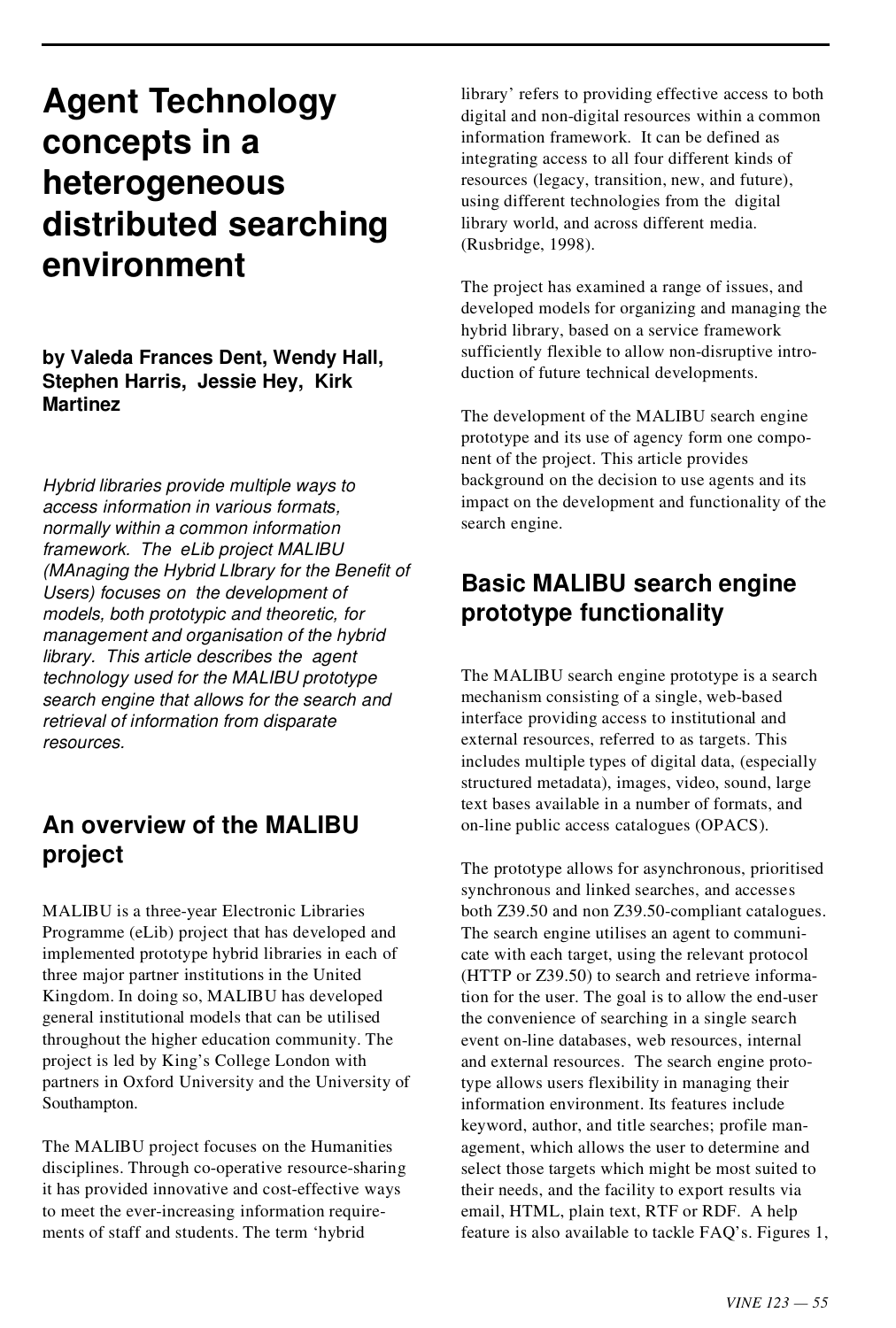

**Figure 1 – The MALIBU search engine prototype interface**

2 and 3 illustrate the simple interface that was designed to support user testing of the prototype.

In Figure 1, users specify the targets they want included in the search before beginning a search.

In Figure 2 users indicate the search parameters and how they would like their results returned.

In Figure 3 (overleaf) results of the search are returned as specified by the user. The user can follow links to access resources as well as export the results in a variety of different ways.

# **A general overview of Agent Technology**

The concept of agent technology has wide-ranging application within engineering, computing and information science. An agent is an encapsulated computer system, situated in a particular environ ment, that is capable of flexible, autonomous action in that environment in order to meet its design objectives (Wooldridge, 1997). Many of the systems where agents are at work are extraordinarily complex, understanding what tasks are being undertaken and the systems' internal state can be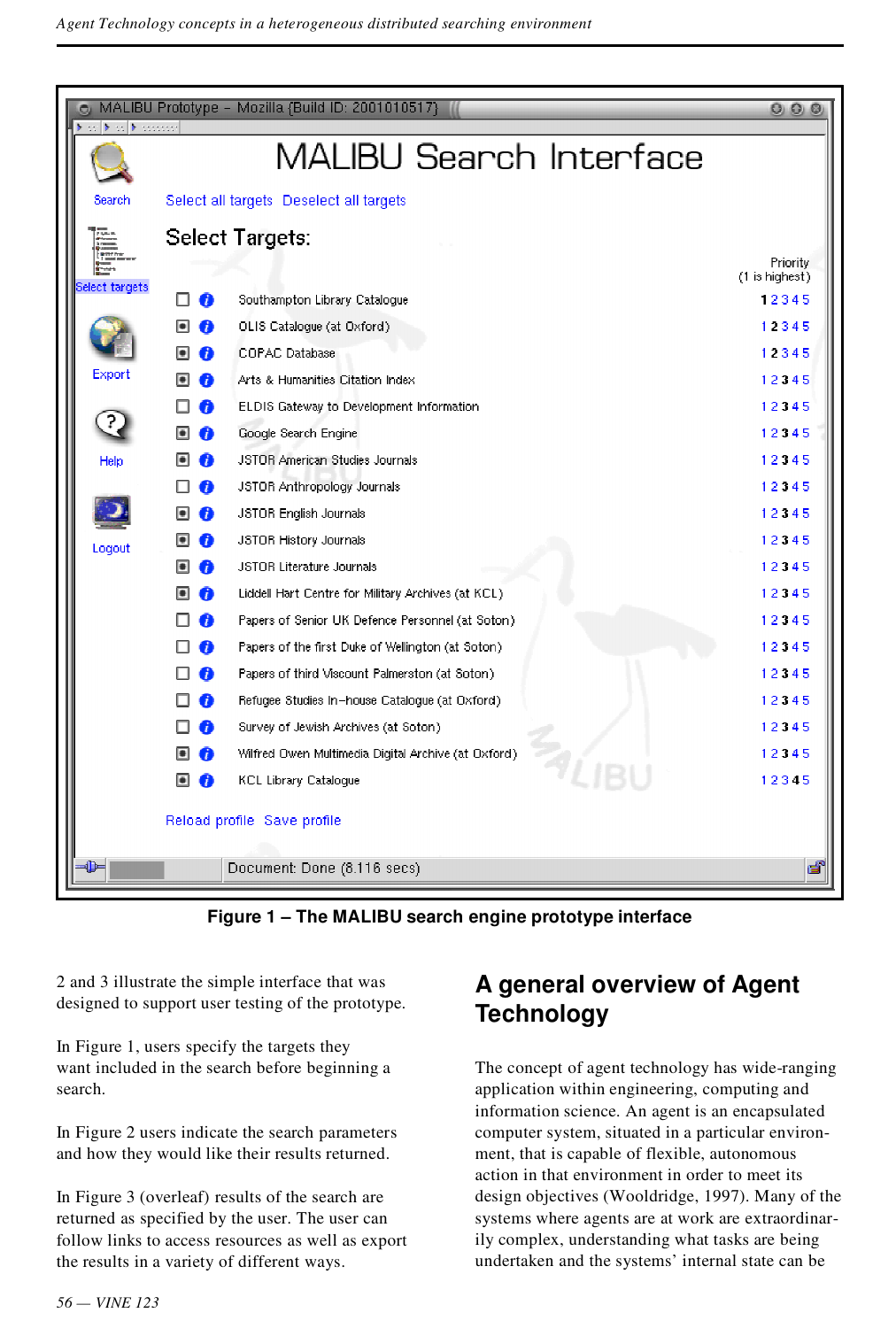| <b>Disk Microsoft &amp; St</b> | <b>MALIBU Search Interface</b>            |    |
|--------------------------------|-------------------------------------------|----|
| Search                         | Search field Keyword V                    |    |
|                                | Search terms Siegfried Sassoon            |    |
| Select targets                 | Display 10<br>크<br>results per target     |    |
|                                | Display results Fastest target first<br>회 |    |
|                                | Start search                              |    |
| Export                         |                                           |    |
| ?                              |                                           |    |
| Help                           | $\frac{Z_{\gamma}}{Z_{\text{LIBU}}}$      |    |
|                                |                                           |    |
|                                |                                           |    |
| Logout                         |                                           |    |
|                                |                                           |    |
|                                |                                           |    |
|                                |                                           |    |
|                                |                                           |    |
|                                |                                           |    |
|                                | $\frac{Z_{\text{A}}}{I_{\text{IB}}}$      |    |
|                                |                                           |    |
|                                |                                           |    |
| Œ-                             | Document: Done (0.608 secs)               | ෂ් |

**Figure 2 – The MALIBU search interface parameters**

difficult. One of the benefits is that it provides a helpful, abstract way of talking about complicated distributed systems using naive psychological terminology.

Agents can perform a variety of tasks, and this flexibility is one of the many strengths of the architecture. Generally, agent architecture may be responsible for the four functions of observation, recognition, planning and/or inference, and action or execution (Miller, 1997). For the complex agency system, personalising agents is common practice. For example, mediator agents, communi cation agents and query-planning agents

(Birmingham, 1995) are easily recognisable term descriptions for a complex set of actions and processes. Agents can translate, communicate and publish information, as well as to guide the search process by taking the users' query from the interface to the appropriate target. Agents can also negotiate for access to, and the exchange of, information with other agents. This exchange is akin to a conversation that allows agents to deter mine which tasks will be performed within the context of pre-determined goals. The specialised properties that agents possess allow for the effective management of the users' information environment.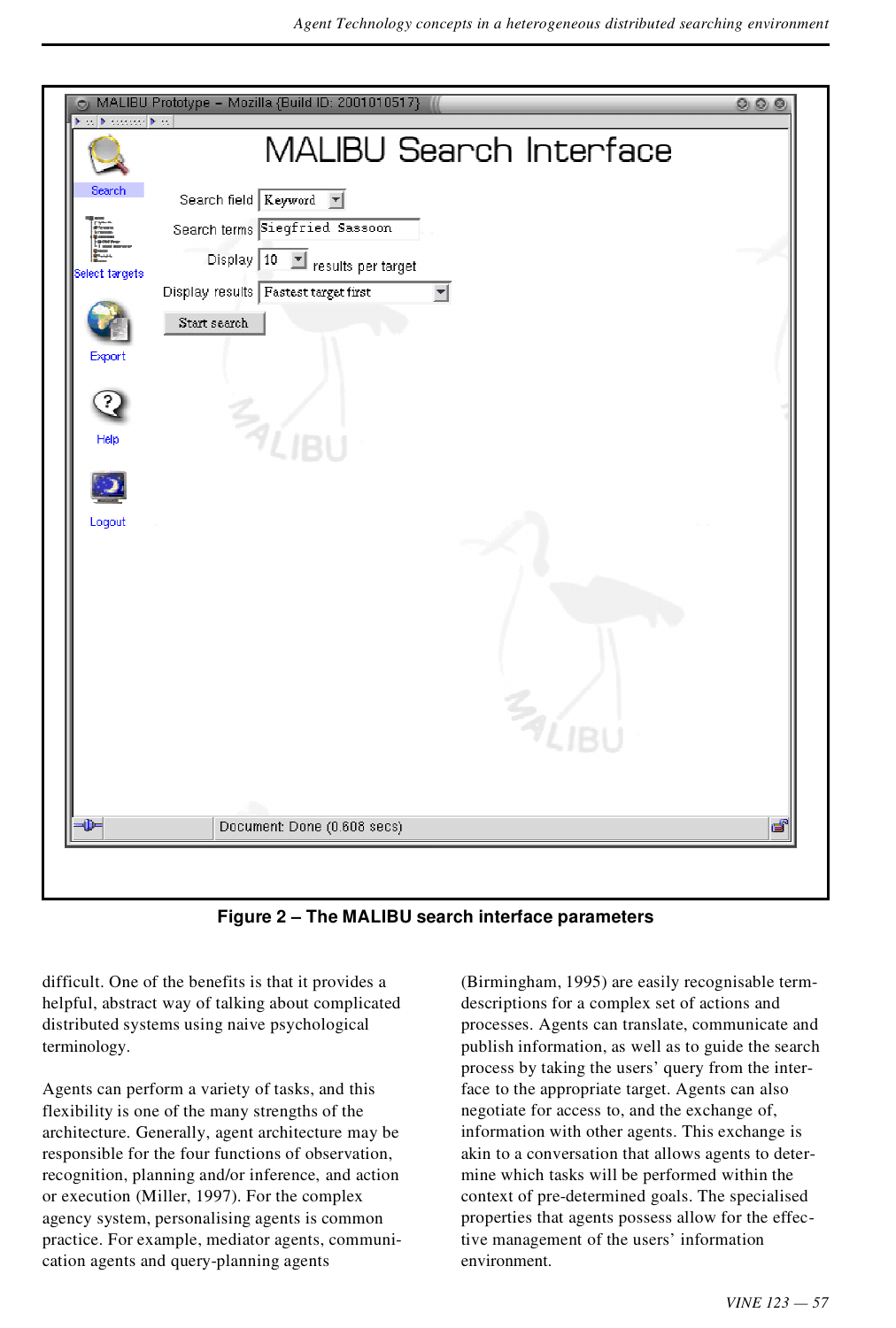

**Figure 3 – The MALIBU search interface results**

## **Benefits of Agent Architecture for MALIBU**

The MALIBU search engine prototype, GIGA (Global Information Gathering Architecture) uses query agents to communicate with each target, using the relevant protocol to search and retrieve information for the user.

Figure 4 illustrates the graphical representation of the data flow and logical clustering for the GIGA system.

The meta-agent is the central communication point and acts as an information broker to facilitate

communication between agents. It optimises this communication by routing the messages to the agents to which it is immediately relevant. This is done with the use of "clouds" of agents and could in theory narrow the communication to the agent level.

There are several intrinsic and highly specialized features that agents possess which proved benefi cial in terms of the MALIBU search engine prototype. They were:

- Human ability to reason about system;
- Agent ability to interact with each other within the system;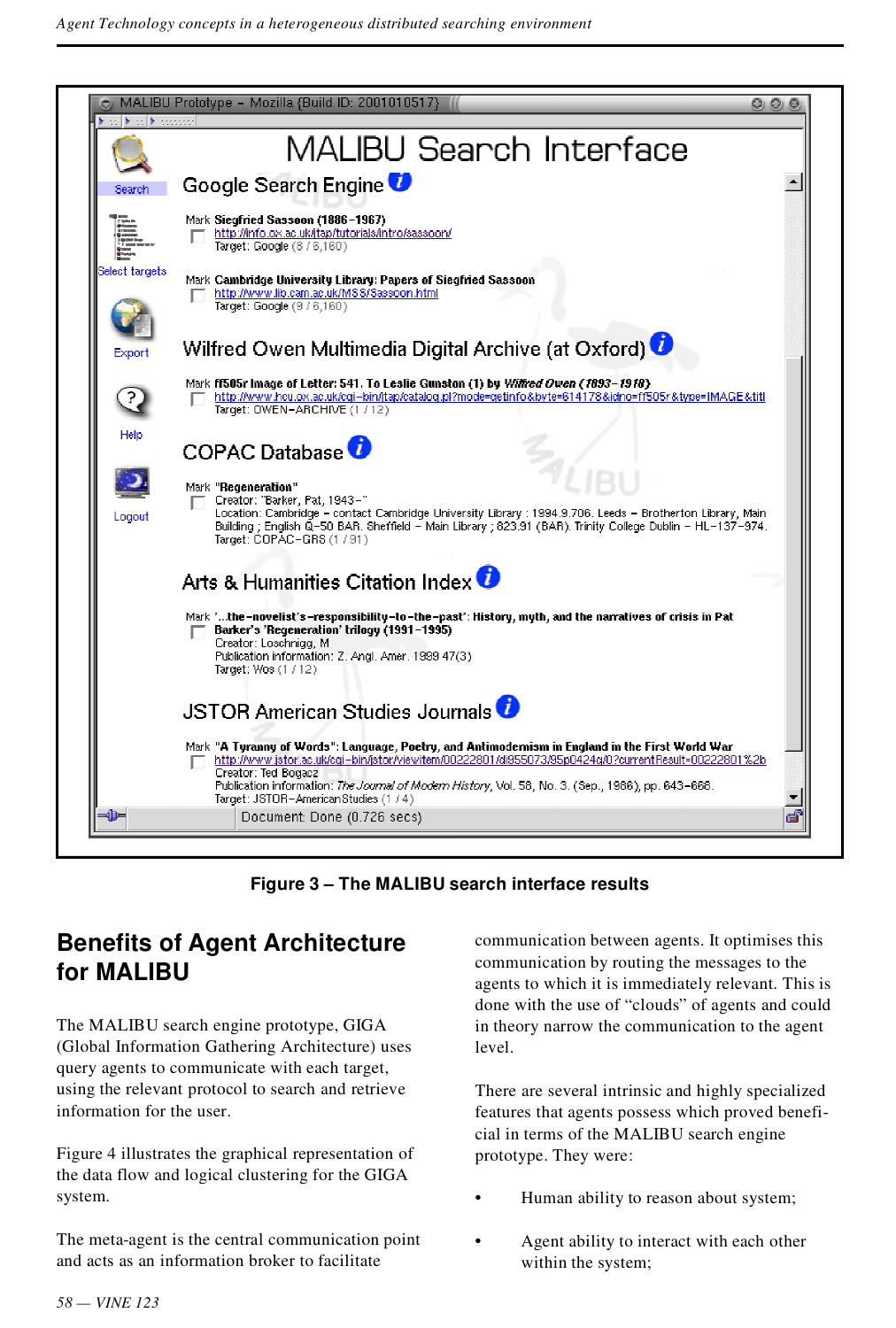

**Figure 4 – Diagram showing data flow and logical clustering**

- Ease of distributed development;
- Ease of system maintenance;
- Internal feedback and human agency.

#### **Human ability to reason about system**

The use of agency provides a reasonable frame work that maps well with our mental model of the world. The use of the agent as a metaphor allows programmers to understand and work with other wise complex concepts and to describe internal tasks and processes in a way that is easier to comprehend.

#### **Agent ability to interact with each other within the system**

The MALIBU agents interact with each other, not just with the central system. If an agent decides to process a query, it may interact with another agent to achieve a common goal.

#### **Ease of distributed development**

The MALIBU search engine prototype demands communication between agents. This communication takes place by means of a common vocabulary and agreed upon meanings to describe a subject domain, or ontology. This ontology defines the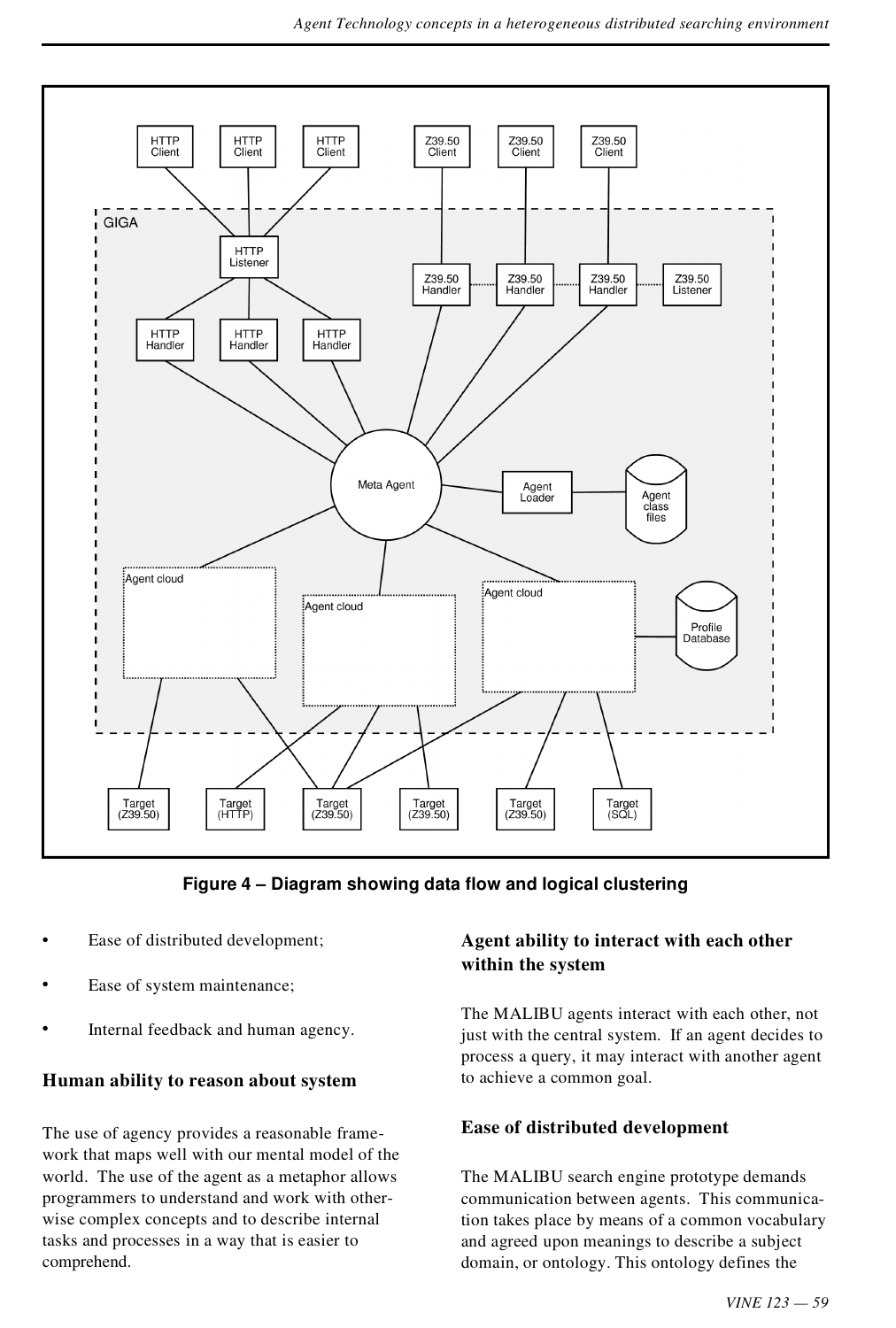communications of the agent in a machine-read able format, and it also allows for a greater degree of flexibility than a traditional application pro grammer interface (API) 1 . An agent that wishes to know whether a given MALIBU search engine prototype user is allowed access to a given resource can express what it knows about both the user and the resource, and any agent that knows the answer can respond. As well, the agent responding to the query can utilize the information provided without affecting the code of the agent originally asking the question. This is a feature that allows each agent to function according to its own ability.

#### **Ease of system maintenance**

It was very important that the architecture of the MALIBU search engine prototype be dynamic, modular and scaleable. The use of this architecture allows agents to be introduced into the system at any time, without disruption to other processess or agents. This, in turn, means that those maintaining the system can increase its capabilities with minimum effort. It also limits the amount of disruption to the user. Wiederhold indicated the maintenance effort required to update one part of the code in response to an external change is in direct proportion to the square of the number of modules in the system (Wiederhold, 1995). For the MALIBU search engine prototype system, that number would be between 10 and 20 modules if it were a conventional system. As it is an agent based system, the effort required is proportional to the data path length, which in this case is  $4 - a$ 

noticeable difference in the amount of maintenance effort required (Figure 5).

#### **Internal feedback and human agency**

People, or 'human agents', responsible for maintaining the MALIBU software are contacted by email when agents suspect there may be a problem, and the resulting bug fixes become a part of the system.

This enhances the durability and flexibility of the system, whilst lessening the need for regular observation of system performance by the maintainers. This is especially helpful with HTTP targets that are prone to interface changes without notice, thus interfering with the correct operation of search mediators.

# **Implementation**

#### **Language and operating environment**

The project selected Java as the development language for GIGA. Java provides a great deal of platform independence, which is important as the prototype must run on various UNIX implementations and Windows NT.

The object-oriented nature of Java was also essential in constructing a system with a reasonable amount of effort. The performance and ease of development of Java was a great advantage. Other



**Figure 5 – Comparison of maintenance effort required**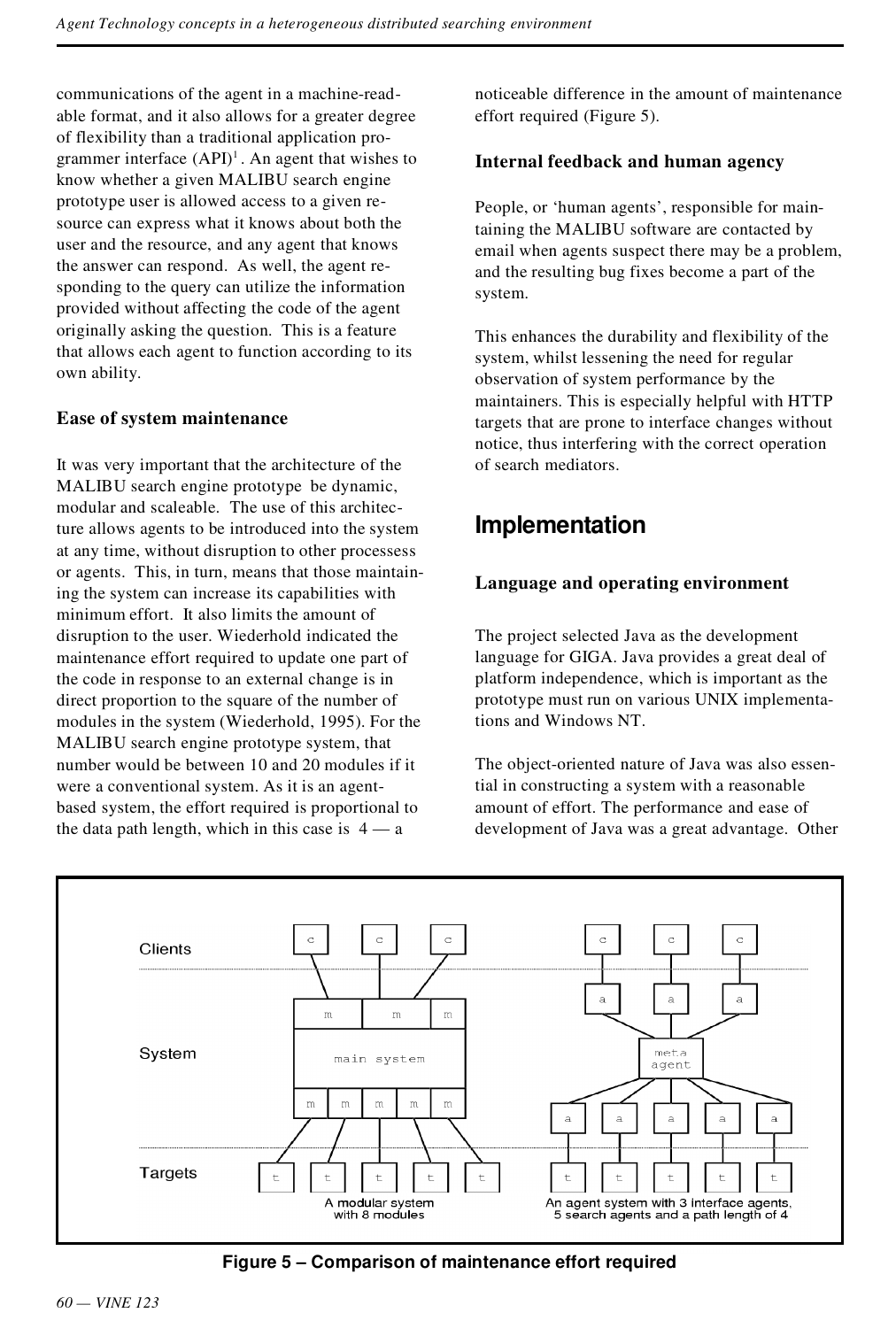languages considered were Prolog and Lisp, but they could not provide Z39.50 and HTTP protocol libraries.

Although C or C++ might provide greater perform ance and equal protocol, the differences in binary format between UNIX and NT was a hindrance.

#### **Architecture**

The architecture chosen for the MALIBU search engine prototype is equivalent to the one that Wiederhold (1991) describes, but with the additional brokerage layer implemented. The additional layer, the meta-agent, facilitates resource control and intercommunication between the agents and provides a central point of control.

#### **Ontologies and sub-ontologies**

It was advantageous to use an agreed upon sub ontology, or set vocabulary, in each domain discussed by the agents, with one overarching ontology representing the system as a whole. The sub-ontology for a given conversation is chosen so that it is the common subset of domains of all the agents involved in the conversation. This reduces interaction to a minimum and grants as much autonomy as possible (Wiederhold, 1995). To facilitate this, the ontology was implemented as a set of key-value pairs 2 , with each key representing a meta-data element. This form of ontology was chosen to mirror classic meta-data representation, as most of the information in the ontology is meta data. The remaining information (such as internal events, etc.) can easily be represented in that form.

Generally, ontologies are expressed using a knowl edge representation language, often KQML (Finin, 1994). Much like Dublin Core 3 , KQML defines the basic semantics, but not the syntax for ontol ogy. An example using Lisp syntax is shown in Figure 6, it tells the agents called soton-opac and kcl-opac to search for the keyword "Eric Satie"and return the results in the Dublin Core format. The equivalent GIGA message would be:

```
Query {
     DC.Subject: Eric Satie
     Target.Name: soton-opac || kcl-opac
     Target.MaxReturnedRecords: 10
}
```
The key-value representation was chosen over more typical ontologies for the following reasons: overhead, ease of development, and simplicity

#### **Overhead**

Although the system resources were not a large concern, MALIBU team members anticipate that there will be a large number of agents within the system. These agents must respond rapidly to external and internal questions. Choosing a low level representation such as object hierarchy allowed for greater processing speed and construction of ontological representations of queries.

#### **Ease of development**

Many of the MALIBU project team members involved in the development of the GIGA were new to the application of agent technology. The key-value approach reduced the learning curve by

```
(stream - all
    :sender html-interface
    :receiver soton-opac
    :reply-with id1
    :language Prolog
    :ontology dublin-core
    :content ªsubject-matches (ªEric Satieº, Results, X), X<11º)
(stream-all
    :sender html-interface
    :receiver kcl-opac
    :reply-with id2
    :language Prolog
    :ontology dublin-core
    :content ªsubject-matches (ªEric Satieº, Results, X), X<11º)
```
**Figure 6 – KQML example using Lisp syntax**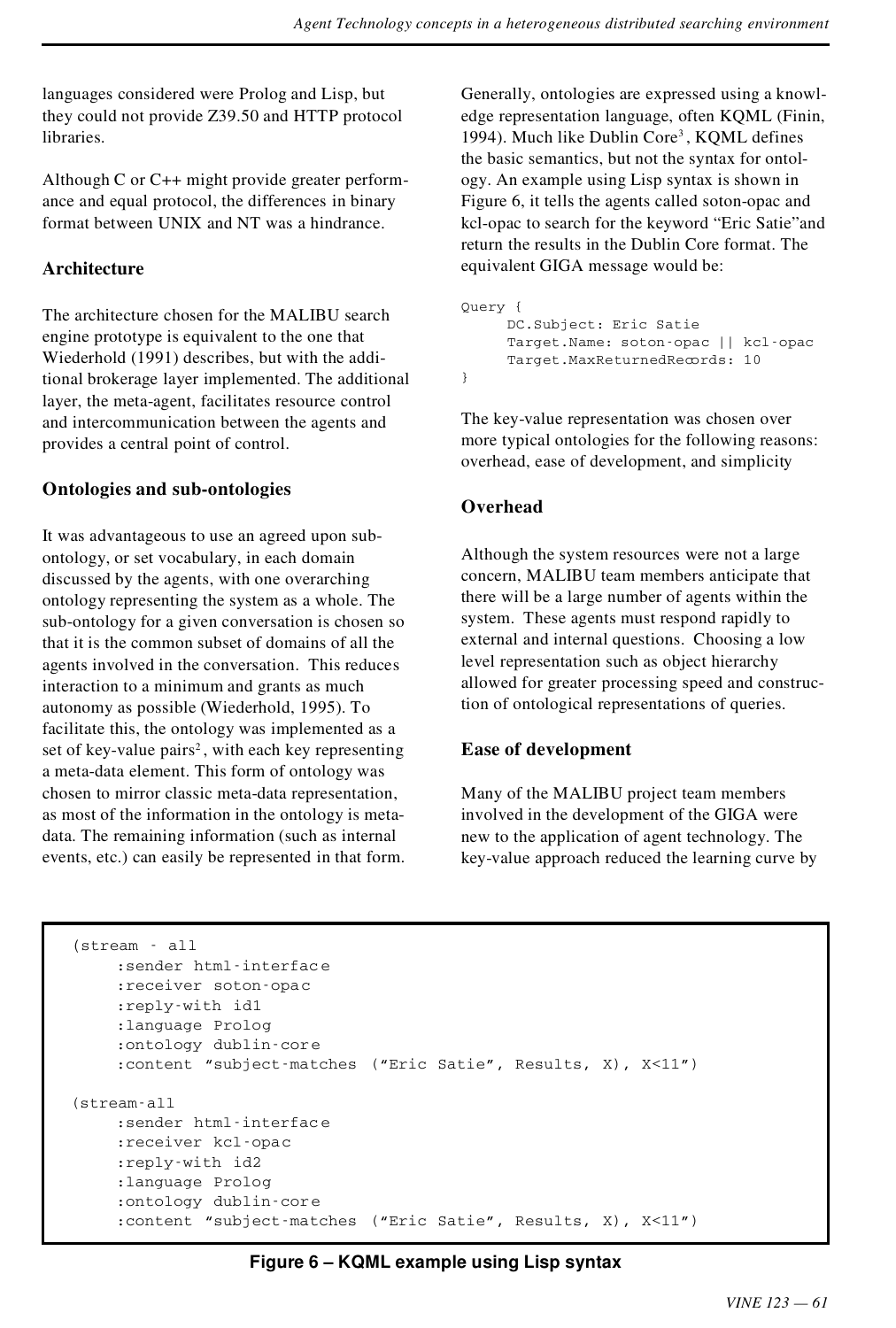using familiar software engineering data types and methodology.

#### **Simplicity**

It was determined that for the MALIBU system, with its relatively simple information require ments, typical universal ontologies were overcomplicated and made it difficult to represent meta-data. The key-value approach provided a manageable and straightforward solution.

# **Conclusion**

The development and testing of the MALIBU prototype search engine concluded in January 2001. The prototype was well received across the three partner sites, and initial user feedback indi cates the usefulness of this type of application. One conclusion is that although architecture is often transparent to the user, the impact of its practicality is undeniable.

The use of agency for the MALIBU project was both appropriate and efficient. Scalability and flexibility have allowed for ongoing development of the search engine prototype searching capabilities by a team of technical staff, located on three separate campuses. In many ways, the use of agent technology has allowed for maximum control by the user over their information environment. Agents interacting to guide a search from begin ning to end are a basic example of the high levels of both inter- and independence and interoperability that agents possess. Potential developments in this area include the possibility of an international standard ontology and knowledge representation language. This would allow interoperability between agents from any compli ant search system. It would also allow database vendors to develop and distribute their own agents optimized to exploit their resource.

There are many possibilities for the use of agent technology within the hybrid library environment, and just as many implications. Further research and investigation are needed to determine what might be most fiscally sound, practical, useful and beneficial to the end-user.

# **Acknowledgement**

Special thanks to Professor Maurita Holland, University of Michigan School of Information for her help.

### **Notes**

- 1. API is a tightly defined software interface which is normally used to communicate with another programmer's code
- 2. A key-value pair is a pair of data items, one the indexed term, and the other the contents. For example, a database of ISBN numbers against book titles.
- 3. Dublin Core is a set of metadata elements defined to facilitate the discovery of document-like items in a networked environment such as the Internet.

## **References**

Birmingham, William (1995) An agent-based architecture for digital libraries. *D-Lib Magazine.* Finin, T., Fritzon, R., McKay, D. and McEntire, R. (1994) KQML as an agent communication lan guage. *Proceedings of the Third International Conference on Information and Knowledge Man agement,* ACM Press.

Miller, Marc. (1997) Software Agents. *CHI 1997 Electronic Publications.* [http://www.acm.org/](http://www.acm.org/sigchi/chi97/proceedings/tutorial/mm.htm) [sigchi/chi97/proceedings/tutorial/mm.htm.](http://www.acm.org/sigchi/chi97/proceedings/tutorial/mm.htm) Rusbridge, Chris (1998) Towards the Hybrid Library. *D-Lib Magazine.*

Wiederhold, G. (1991). Mediators in the architecture of future information systems. *[IEEE Computer](http://giorgio.catchword.com/nw=1/rpsv/0018-9162^28^2925:3L.38[aid=1485394]) Magazine* [\(25\) 3: 38 - 49.](http://giorgio.catchword.com/nw=1/rpsv/0018-9162^28^2925:3L.38[aid=1485394])

Wiederhold, G. (1995). Mediation and Software Maintenance. *Stanford CSD Technical Note STAN- CS-TN-95-26.*

Woolride, M. and Jennings, N. (1994). Intelligent Agents: Theory and Practice. *Knowledge Engi neering Review* (10) 2: 115 - 152.

#### **Contact details**

Valeda Frances Dent MILS, MSW Director, Residence Hall Libraries Adjunct Lecturer, School of Information University of Michigan **USA** Tel: +1 (734) 764 1152 Fax: +1 (734) 764 1153 Email: ballet@umich.edu